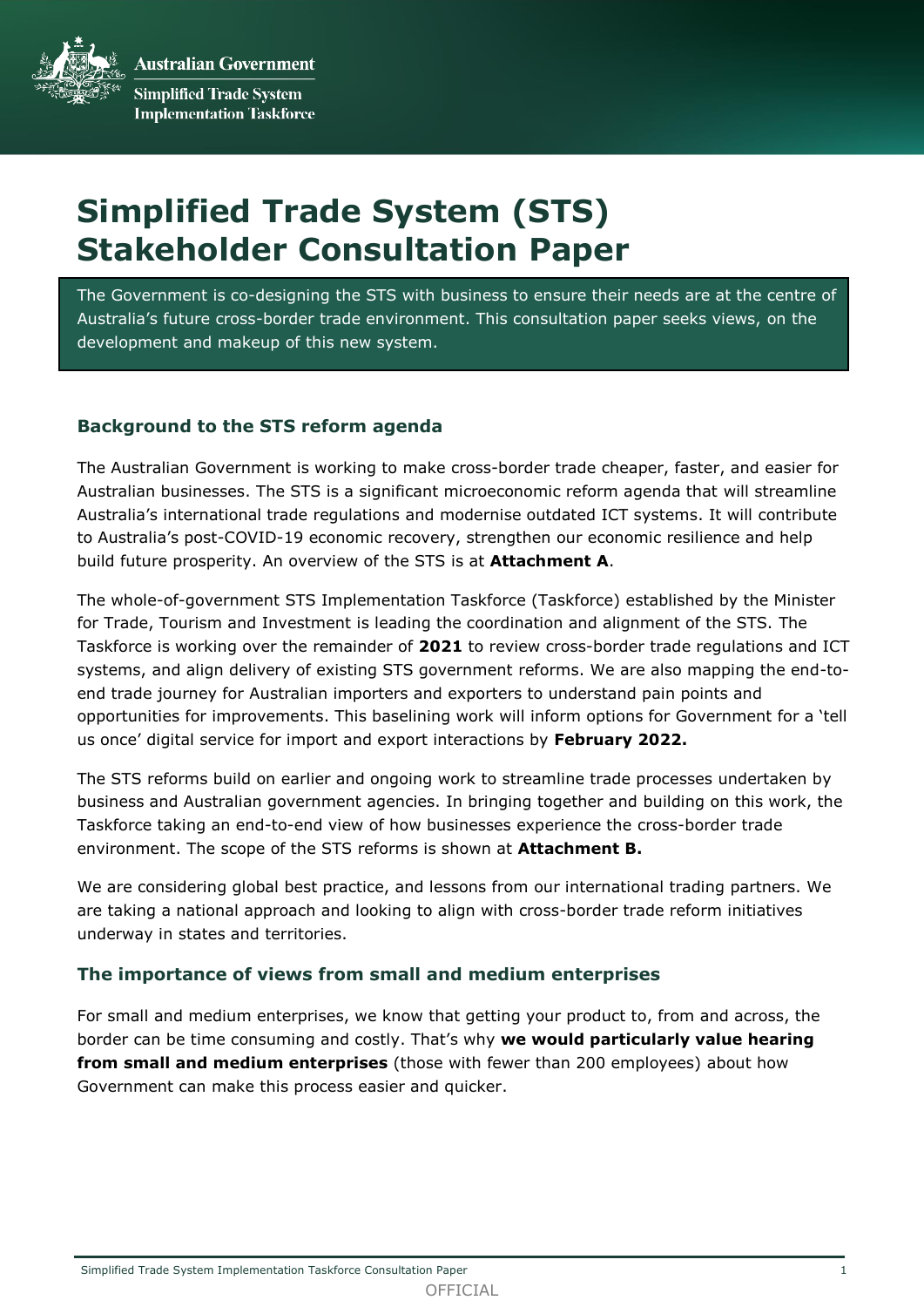# **We're seeking your input**

Only by understanding your challenges and your views on opportunities can we design a system that simplifies cross-border trade regulation. We welcome your written **ideas and insights** on the questions posed in this consultation paper. Your time is valuable - not all questions need to be answered, so please respond to the themes that are most relevant to you.

Your responses will be used to inform the Taskforce's comprehensive review of cross-border trade regulations and ICT systems. They will also tell us what's working well, and what should be improved.

Please provide responses via written submission by **14 January 2022.**

More information on the STS is available at [www.simplifiedtrade.gov.au.](http://www.simplifiedtrade.gov.au/)

*Please note, we will publish your submissions on our website unless you advise otherwise. Let us know in your response if you wish for your submission to remain confidential.* 

*The Taskforce will collect, handle and disclose your personal information in accordance with Austrade's privacy policy, available [here.](https://www.austrade.gov.au/site-information/privacy-policy) Collection and handling of your personal information are authorised by the Privacy Act 1988. If you have any questions or concerns, please contact info@simplifiedtrade.gov.au.*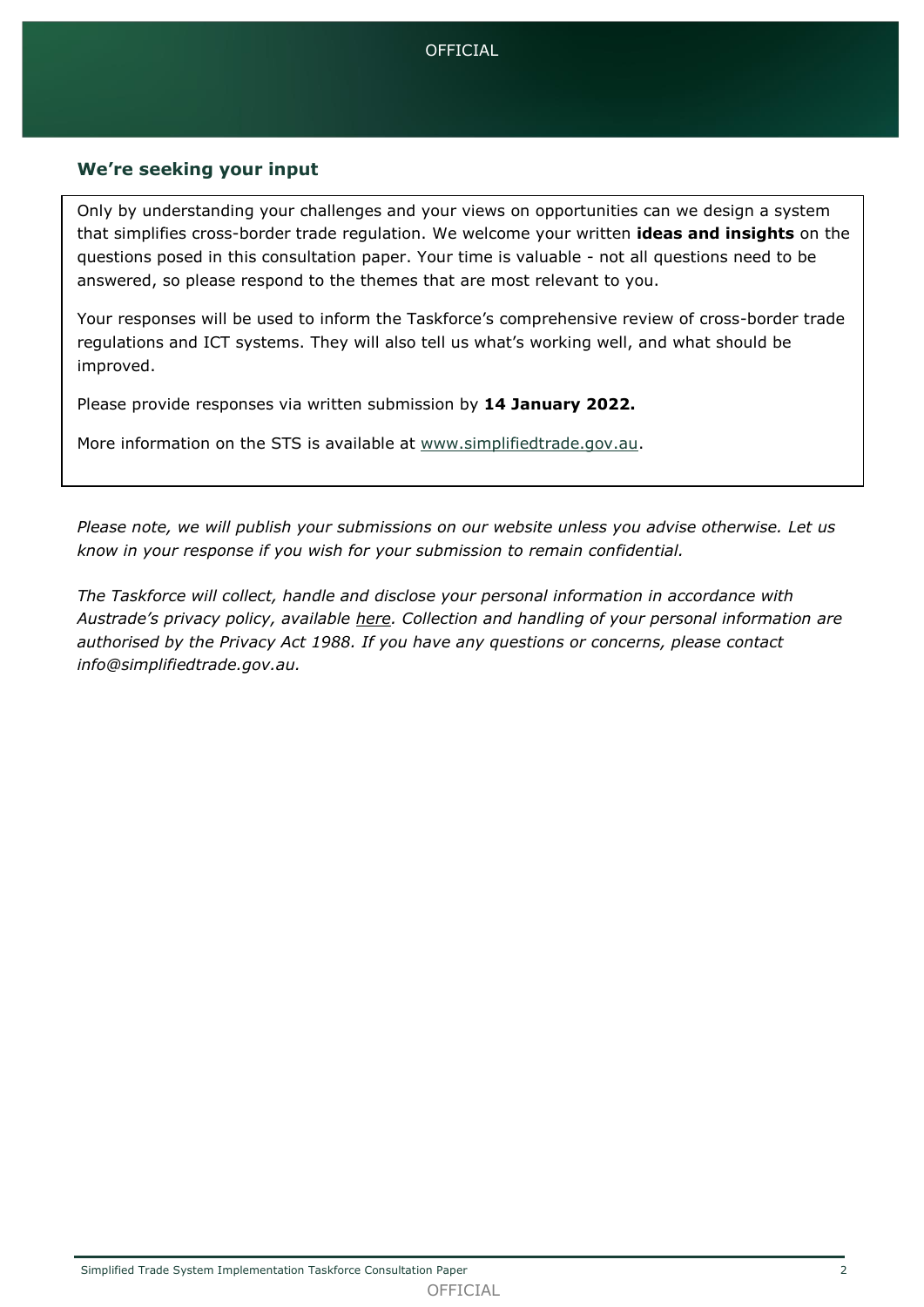

#### **General**

- Tell us about your business, sector, product or service and location/s.
- What is your role in the end-to-end trade environment?
- What are the major pain points for your business to get your product to, from and across the border?
- Where and how do you believe the cross-border trade system can be simplified?
- What changes in the trade process have you incorporated or seen as result of the COVID-19 pandemic that would be beneficial to continue?
- What have you seen in other countries' current trade processes that you think could be implemented in Australia?

#### **1. Reviewing red tape**

The Taskforce is conducting a comprehensive review of cross-border trade regulations and will identify opportunities for future regulatory reform and more integrated approaches across the trade system.

We want to understand which regulations are difficult, confusing and costly for your business. We invite examples and suggestions for practical improvements to make things easier and more efficient.

- Which government processes or regulations could be improved (made simpler, more integrated or less duplicative)?
- Which government requirements take the most time to meet and what impact does that have on your business?
- If available, please provide data on the time taken to complete these processes/ regulations, and/ or the costs to your business.

## **2. Digital transformation**

The rise of digital technologies has changed the cross-border trade system in fundamental ways. The internet has made it easier, quicker and cheaper to trade goods, services and exchange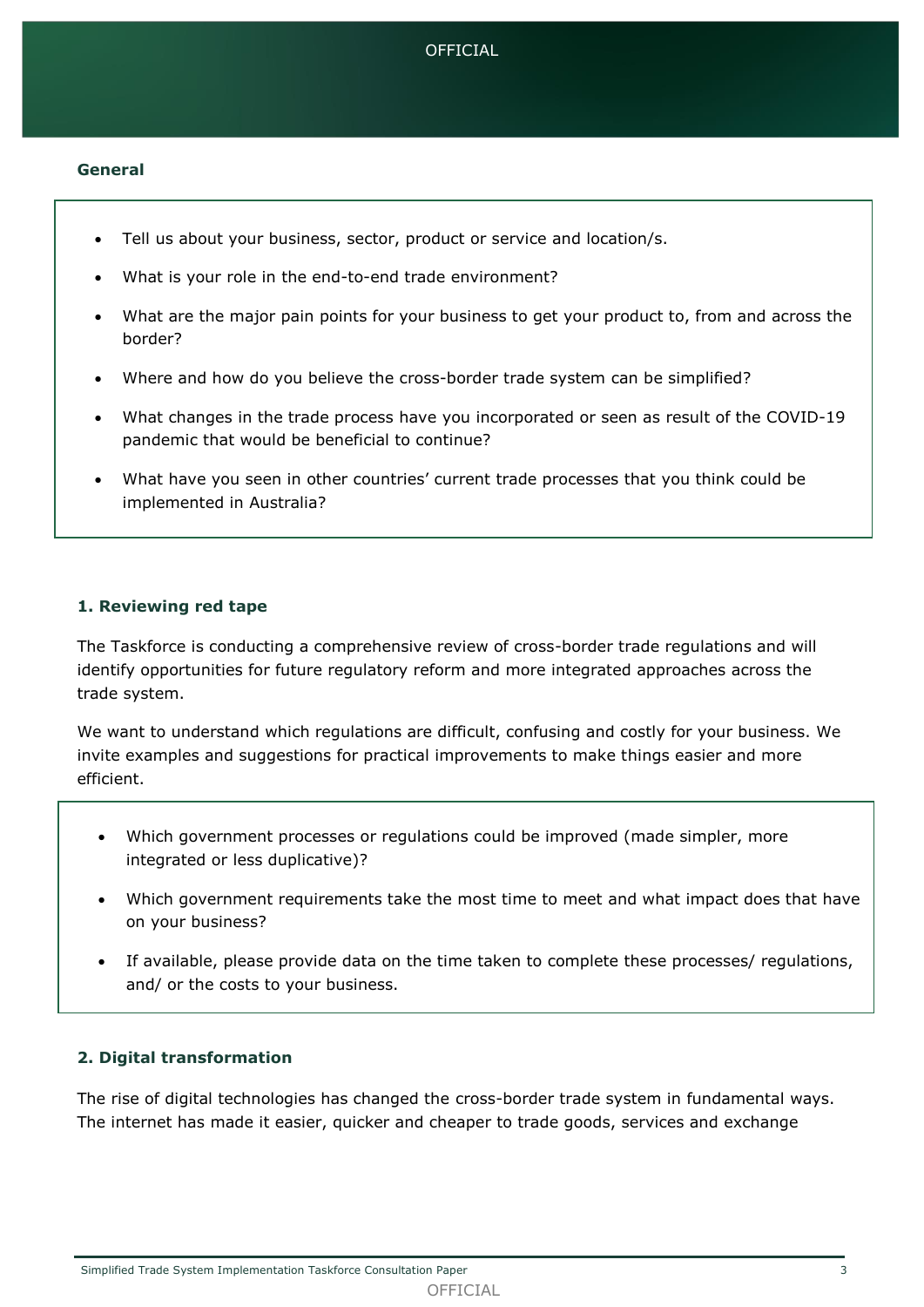## OFFICIAL

information globally, and the digital economy is increasingly recognised as a platform for international trade<sup>1</sup>.

The Taskforce is looking at options to deliver a simplified 'tell us once' digital service for importers and exporters. What this looks like will be informed by you, but its goal is for businesses to enter information once, or less times, or not at all if the information is available from other appropriate sources and for Australian Government agencies to provide a seamless, 'tell us once' digital service to support you in conducting cross-border trade.

- What tools or systems are you using to move goods across Australia's borders? Do you use the systems of brokers or other third-party service providers to facilitate trade activity? If you use brokers or other third-party services, why?
- Which part/s of your trade processes are still using paper and/or scanned documents and attachments to emails?
- How old is your current technology? What is your future technology roadmap, and what is the timeframe?
- What technology changes have you incorporated or seen because of the COVID-19 pandemic that you would like to continue?
- What changes would you like to see to government systems and what impact could this have on your business?
- What aspects of a 'tell us once' digital service would have the biggest impact on your business and why?

# **3. Data**

Data is at the core of the cross- border trade system and is key to you effectively managing your business operations. Our goal is to make it easier for traders by streamlining the data government collects during trade processes. Better use of data at the border and new ways to share data within government and with businesses will be at the core of our future trade system.

- What opportunities do you see for government to make information requirements clearer or less duplicative?
- How could government better support use of common trade-related data standards within the trade sector?
- Do you have examples of where your business has experienced increased administrative complexity, cost or delays because government systems do not 'talk to' or share data with each other?

<sup>&</sup>lt;sup>1</sup> Trade and Digital Economy Inquiry, Joint Standing Committee on Trade and Investment Growth, 2018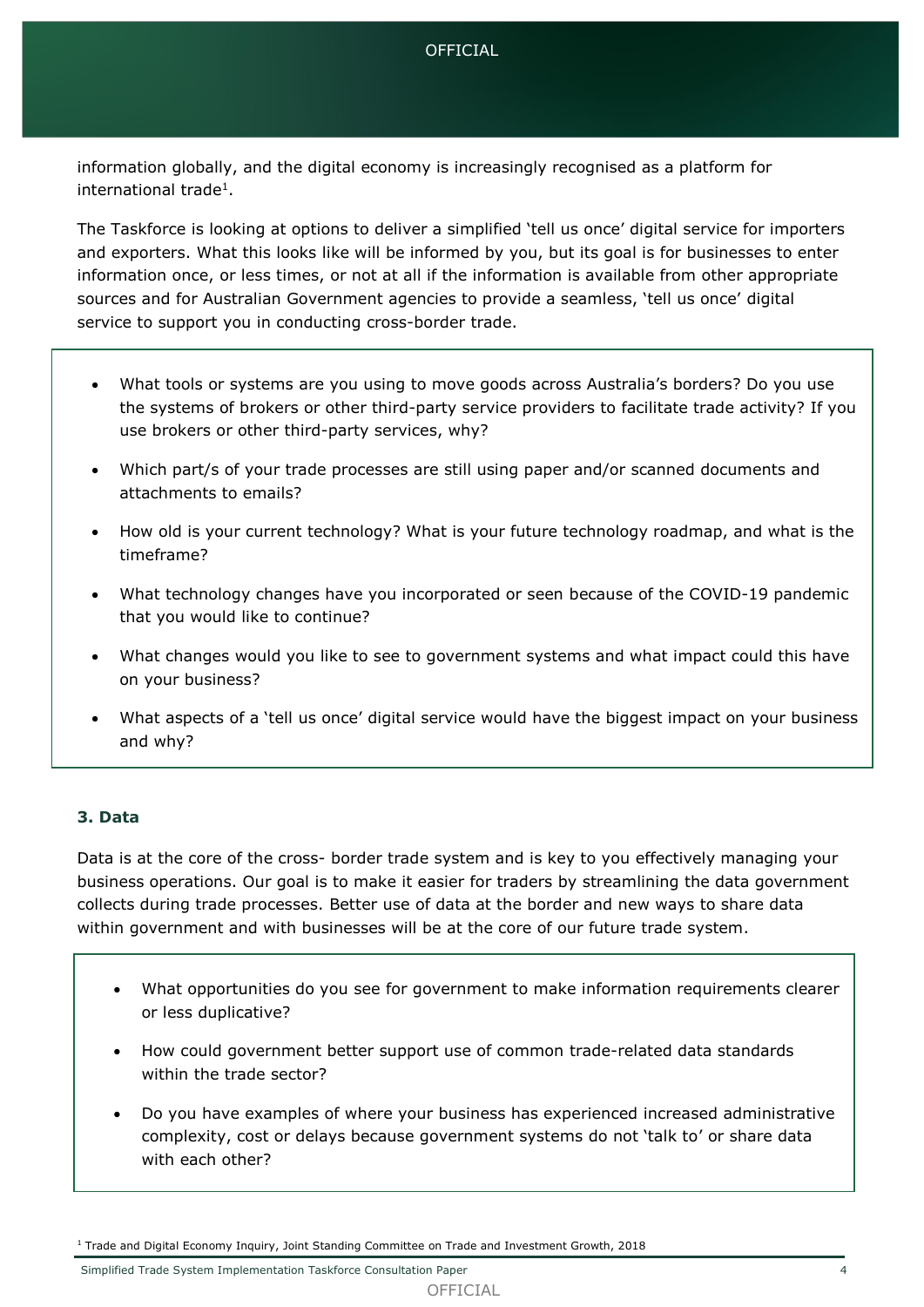# **4. Federal, state and territory governments**

We know that navigating multiple levels of government and their different requirements to move goods across the border can be complex. We want to understand how your trade journey interacts with federal, state and territory governments so we can streamline processes. We want to build a future trade system where you can focus on your business, not navigating government.

- What is currently working well in interactions across government jurisdictions that could be expanded or replicated?
- Which information required by federal, state or territory government is difficult or costly to obtain?
- Which processes or information requests are duplicated by federal, state or territory authorities and how does this impact your business?

## **5. Measuring performance**

It will also be critical to track and measure Australia's trade performance as we develop the new cross-border trade system. The STS is fundamentally about improving the international competitiveness of Australian businesses and increasing the efficiency of government processes. Measuring the progress and impact of STS reforms will also give a view of how Australian trade processes are placed, compared to our trade competitors. Effective performance and reporting regimes are central to good governance and continuous improvement. The STS reform process is also an opportunity for government to learn from businesses who are increasingly using performance data to make critical business decisions.

- Where have you seen data used effectively across the trade environment to measure success?
- What data sources does your business use to measure and track its performance?
- Can you provide examples of metrics measuring cross-border trade?

## **6. Innovation in the future trade system**

There's a lot that government can learn from businesses across the trade environment. This research will ensure any reforms will complement business changes that are in the pipeline. We want to hear from industry about the innovations underway or planned to support development of a well-integrated future trade system.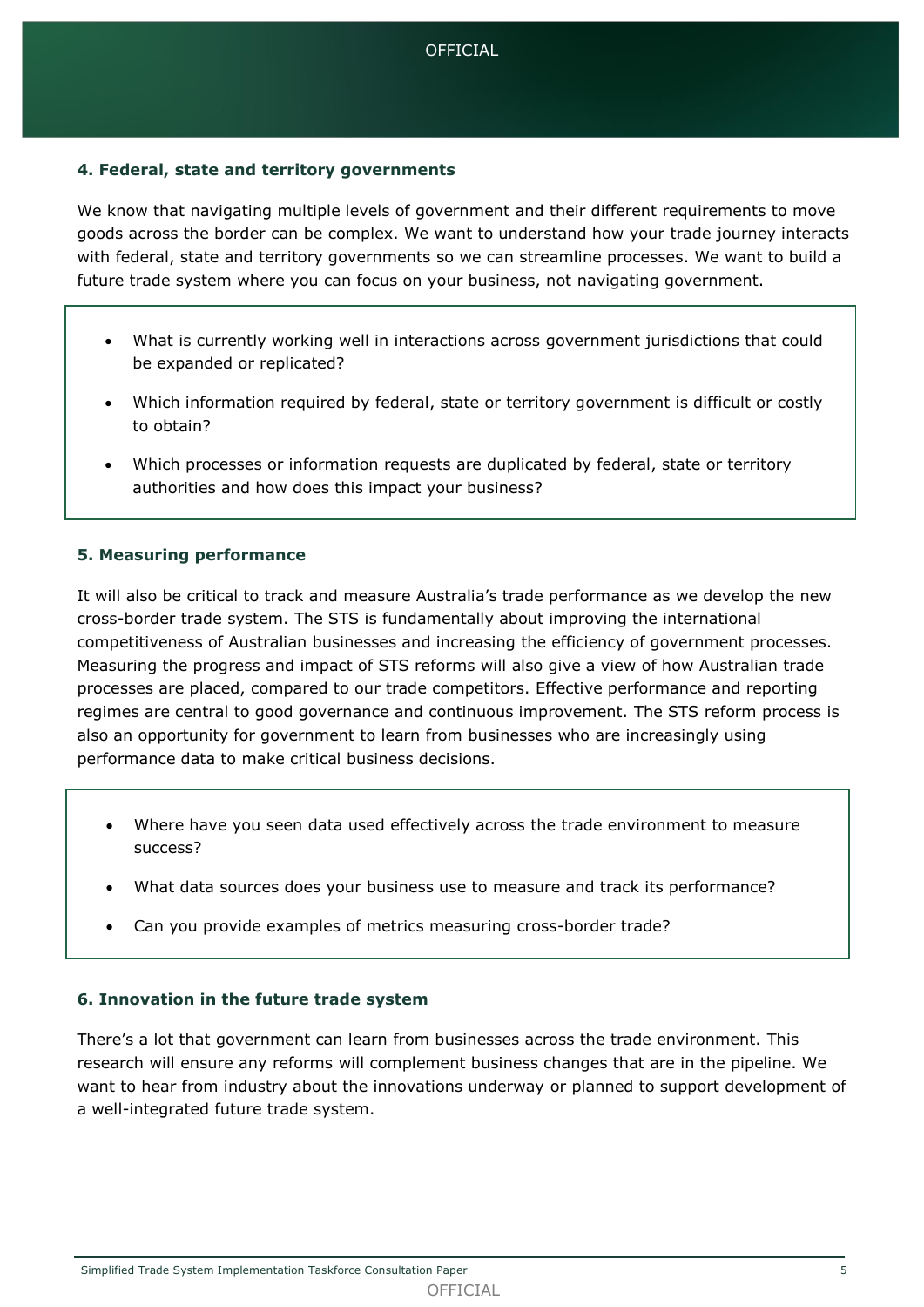- What innovations does your business use, or plan to use, to improve the way you trade?
- What innovations have you used or seen elsewhere including those introduced in response to the COVID-19 pandemic - that would be valuable to continue?
- What barriers prevent you from incorporating innovation or emerging technology?

## **Help design the future trade system**

We will be conducting further research with businesses through interviews and co-design sessions. Please let us know if you, or anyone you know, are interested in being involved by emailing [info@simplifiedtrade.gov.au](mailto:info@simplifiedtrade.gov.au) with your business name, contact details (phone number and email address), a brief description of the goods you import or export and/or your role in the trade environment.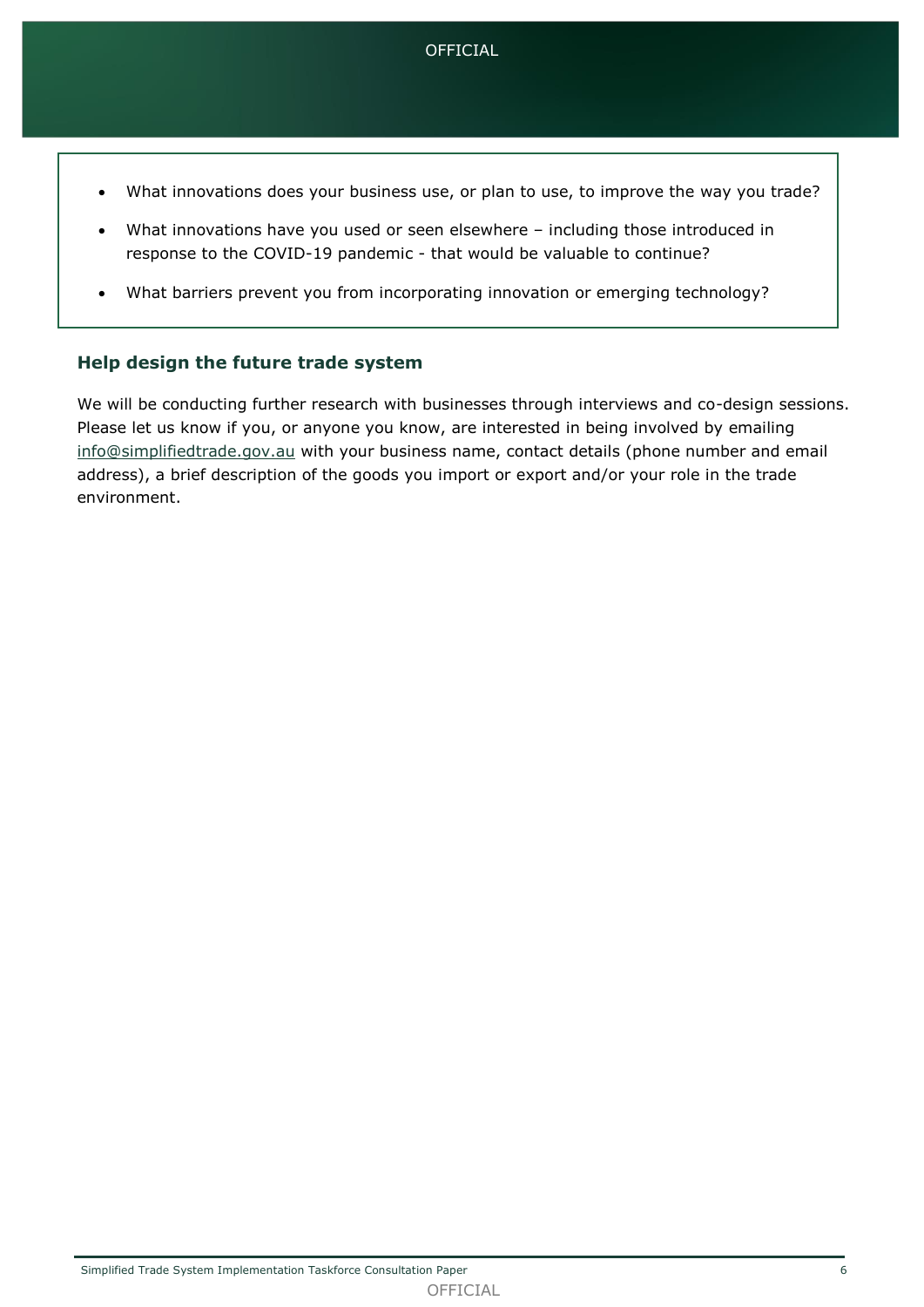# **Attachment A: Simplified Trade System overview**



OFFICIAL